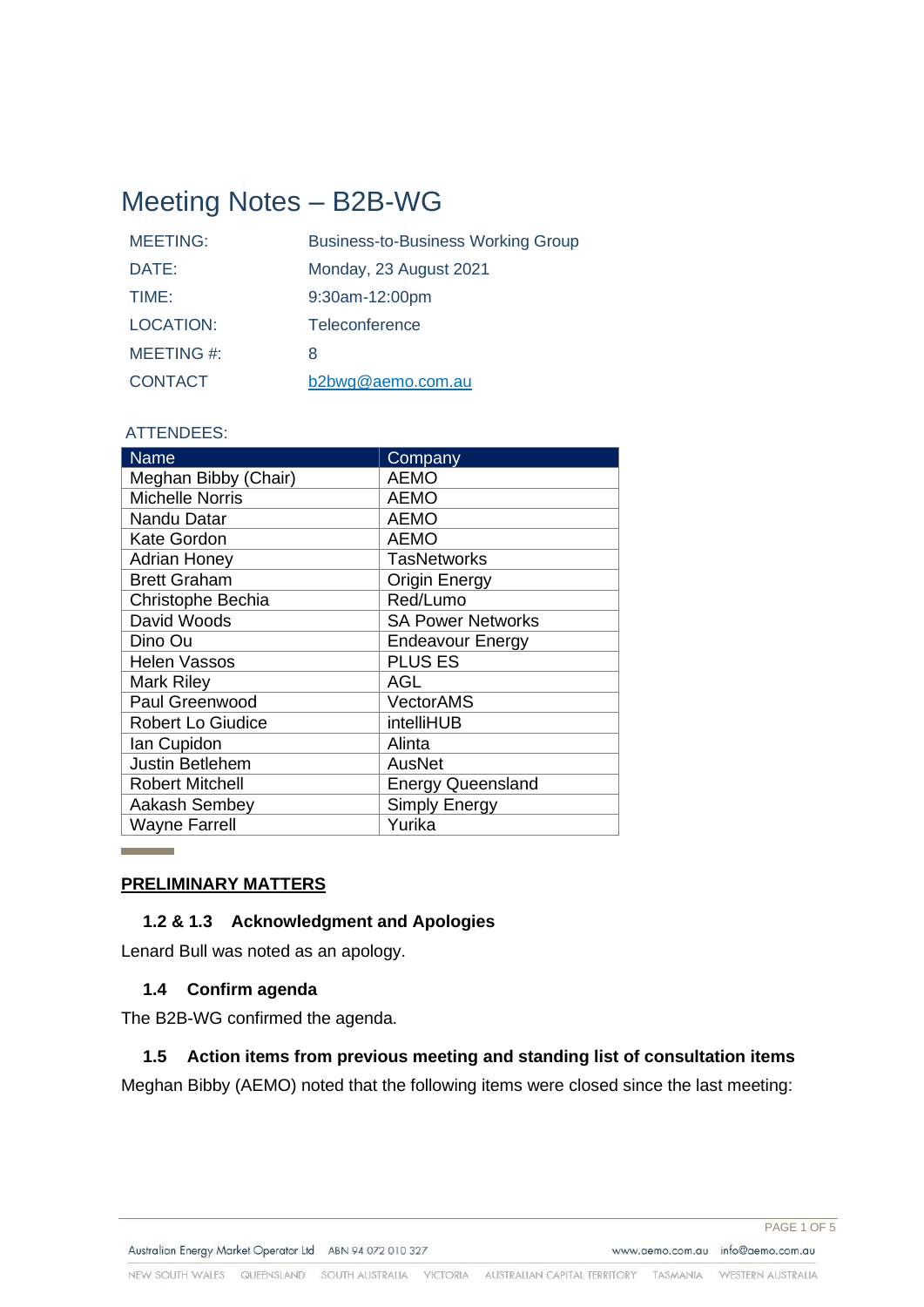| <b>Action</b>  | <b>Description</b>                                                                                                                                                                        | Responsible            | <b>Date</b>            | <b>Follow Up</b>                                                                                                                                                                                                                                                                                                                                                                                                                                                                                                                                                                                                                                                                                                                                                                                                                                                                                                                                                                                                       |  |
|----------------|-------------------------------------------------------------------------------------------------------------------------------------------------------------------------------------------|------------------------|------------------------|------------------------------------------------------------------------------------------------------------------------------------------------------------------------------------------------------------------------------------------------------------------------------------------------------------------------------------------------------------------------------------------------------------------------------------------------------------------------------------------------------------------------------------------------------------------------------------------------------------------------------------------------------------------------------------------------------------------------------------------------------------------------------------------------------------------------------------------------------------------------------------------------------------------------------------------------------------------------------------------------------------------------|--|
| <b>Meeting</b> |                                                                                                                                                                                           |                        |                        |                                                                                                                                                                                                                                                                                                                                                                                                                                                                                                                                                                                                                                                                                                                                                                                                                                                                                                                                                                                                                        |  |
| <b>Date</b>    |                                                                                                                                                                                           |                        |                        |                                                                                                                                                                                                                                                                                                                                                                                                                                                                                                                                                                                                                                                                                                                                                                                                                                                                                                                                                                                                                        |  |
| 2001-03        | AEMO to provide<br>timeframes on B2B v3.5<br>changes as soon as they<br>become available.                                                                                                 | Meghan Bibby<br>(AEMO) | By<br>circular         | Technical Specification issued on 12/8/2021 with<br>timeframes:<br>Pre-prod: 12 October<br>Prod: 9 November<br>Closed                                                                                                                                                                                                                                                                                                                                                                                                                                                                                                                                                                                                                                                                                                                                                                                                                                                                                                  |  |
| 2106-01        | Send query about<br>schema r41 and PIN<br>enumerations and what<br>happens if participants<br>did not take up r41 to<br>Lenard Bull.                                                      | Meghan Bibby<br>(AEMO) | <b>Next</b><br>meeting | AEMO supports the current and superseded<br>versions (electricity B2M and B2B) and will<br>transform between r41 and r38 for B2B<br>transactions once r41 is in Preprod or Production.<br>The following exception messages will be sent<br>where a transaction has been Transformed but<br>the fields are not schema valid for r38.<br><scheduleddate>2021-03-04</scheduleddate><br><br>AppointmentDetail/CustomerNotificationMethod<br>is not valid in aseXML r38. Please upgrade your<br>aseXML schema to current or latest.<br><br>AppointmentDetail/CustomerAgreedStartDate is<br>not valid in aseXML r38. Please upgrade your<br>aseXML schema to current or latest.<br><br>AppointmentDetail/CustomerAgreedEndDate is<br>not valid in aseXML r38. Please upgrade your<br>aseXML schema to current or latest.<br><br>The transformed transaction will not contain any<br>information about the transaction, only that the<br>field was invalid and was using 1 or more of the<br>fields detailed above.<br>Closed |  |
| 2106-06        | AEMO to rework the<br>questions related to<br>coincident service orders<br>across multiple service<br>providers and<br>recirculate, detail the<br>issue at hand for people<br>to discuss. | Meghan Bibby<br>(AEMO) | Next<br>meeting        | Paper and questionnaire ready for sending to<br>industry.<br>Closed                                                                                                                                                                                                                                                                                                                                                                                                                                                                                                                                                                                                                                                                                                                                                                                                                                                                                                                                                    |  |
| 1207-01        | AEMO to reissue Paul<br>Greenwood's ICFs email<br>with the due date.                                                                                                                      | Meghan Bibby<br>(AEMO) | <b>ASAP</b>            | <b>Email sent</b><br>Closed                                                                                                                                                                                                                                                                                                                                                                                                                                                                                                                                                                                                                                                                                                                                                                                                                                                                                                                                                                                            |  |
| 1207-03        | AEMO to check if 'n-1'<br>still going ahead with the<br>schema r41 release.                                                                                                               | Meghan Bibby<br>(AEMO) | <b>ASAP</b>            | Confirmed that 'n' and 'n-1' are being supported<br>for this release.<br>Closed                                                                                                                                                                                                                                                                                                                                                                                                                                                                                                                                                                                                                                                                                                                                                                                                                                                                                                                                        |  |
| 1207-04        | The advice for 'n-1' is<br>that MXN cannot be<br>taken out of the Batch<br>Handler for n(r41). Can a<br>participant on r41 ignore                                                         | Meghan Bibby<br>(AEMO) | <b>ASAP</b>            | Participant can reject it because batch handler<br>does not do any field specific validation and file<br>will be still schema valid with MXN value<br>Closed                                                                                                                                                                                                                                                                                                                                                                                                                                                                                                                                                                                                                                                                                                                                                                                                                                                           |  |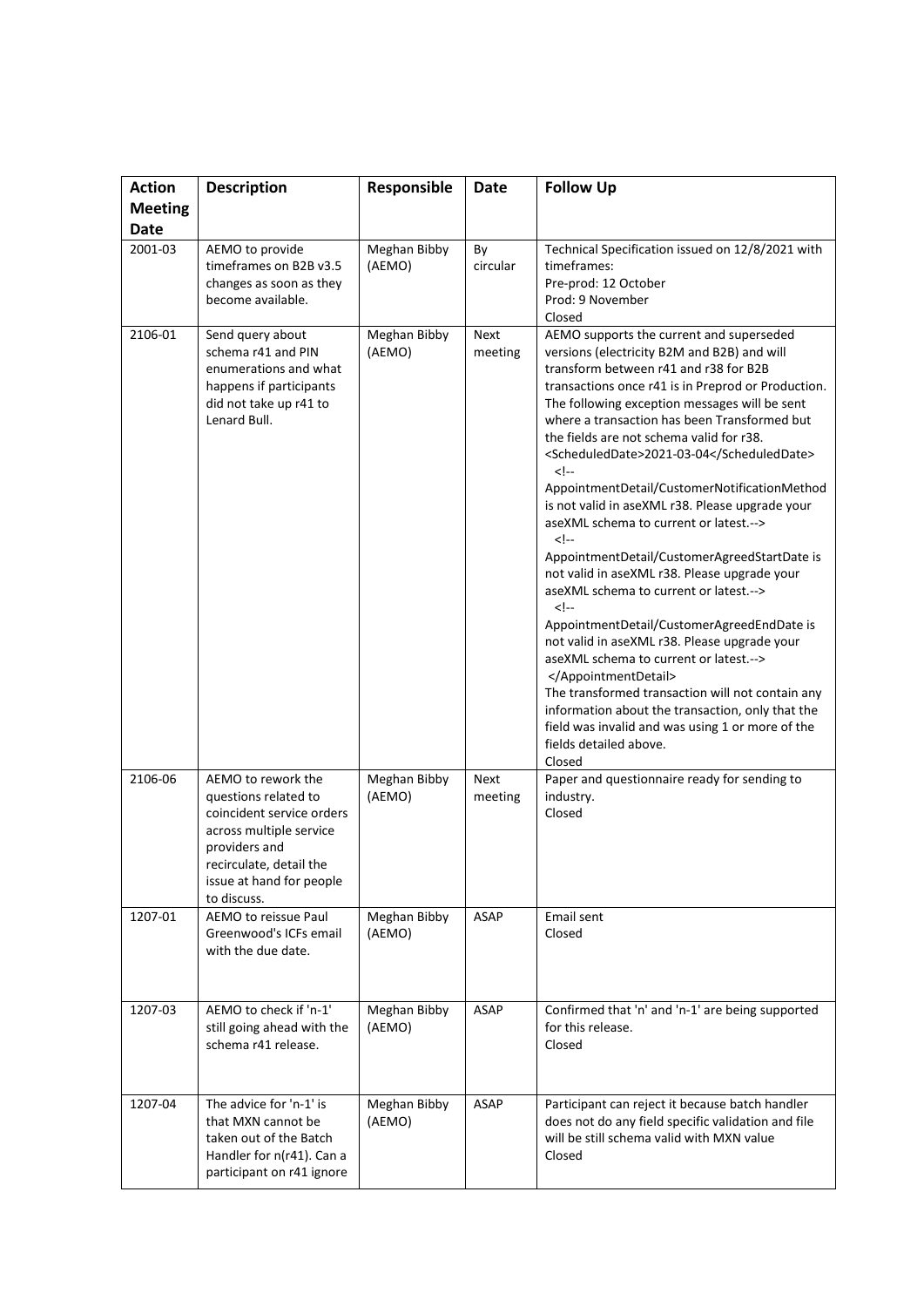| <b>Action</b><br><b>Meeting</b> | <b>Description</b>                                                                                                                                                                                       | Responsible            | <b>Date</b> | <b>Follow Up</b>                                                                                                                                                |
|---------------------------------|----------------------------------------------------------------------------------------------------------------------------------------------------------------------------------------------------------|------------------------|-------------|-----------------------------------------------------------------------------------------------------------------------------------------------------------------|
| <b>Date</b>                     |                                                                                                                                                                                                          |                        |             |                                                                                                                                                                 |
|                                 | a MXN or do they have<br>to respond with a<br>rejection as MXN is not<br>valid for procedures that<br>r41 is based on?                                                                                   |                        |             |                                                                                                                                                                 |
| 1207-05                         | AEMO to speak to legal<br>about 2.3 question 7<br>related to PLUS ES and<br>Vector's response                                                                                                            | Meghan Bibby<br>(AEMO) | <b>ASAP</b> | AEMO's response was included in the Draft<br>Report for B2B consultation v3.7<br>Closed                                                                         |
| 1207-06                         | AEMO to confirm if<br>structured addresses in<br>B2M can be set up the<br>same way as B2B-talk<br>to IT to see if MSATS can<br>$conform - confirm$<br>Australian Standards and<br>version address fields | Meghan Bibby<br>(AEMO) | <b>ASAP</b> | The structured addresses in B2M and B2B are not<br>synchronised and it is currently not in the work<br>program. AEMO requests Jemena to raise an ICF.<br>Closed |
| 1207-07                         | AEMO to confirm if<br>postal address is a<br>technical requirement<br>validation on suburb and<br>state                                                                                                  | Meghan Bibby<br>(AEMO) | <b>ASAP</b> | AEMO's response was included in the Draft<br>Report for B2B consultation v3.7<br>Closed                                                                         |
| 1207-08                         | AEMO to draft industry<br>survey and run by the<br>B2B WG to identify<br>missing pieces. Industry<br>survey results to provide<br>enough details to IEC for<br>decision making.                          | Meghan Bibby<br>(AEMO) | <b>ASAP</b> | Closed                                                                                                                                                          |

Action: Dino Ou requested sharing responses to actions regarding r41 release.

The following actions remained open at the time of the meeting:

| <b>Action</b><br><b>Meeting</b><br>Date | <b>Description</b>                                                                                                                                                                                                              | Responsible                                | Date            | <b>Follow Up</b>                                                                                                                                                                                           |
|-----------------------------------------|---------------------------------------------------------------------------------------------------------------------------------------------------------------------------------------------------------------------------------|--------------------------------------------|-----------------|------------------------------------------------------------------------------------------------------------------------------------------------------------------------------------------------------------|
| 2001-08                                 | B2B-WG members to look into other fields<br>tied to an AS with an enumerated list and<br>how to ensure they're kept up to date.                                                                                                 | B <sub>2</sub> B-WG                        | Next<br>meeting | Ongoing low-priority item.<br>Mark Riley and David<br>Woods to provide update<br>at July meeting.<br>12/7 No further progress.<br>next update at September<br>2021 meeting                                 |
| 2001-09                                 | Mark Riley (AGL) and David Woods (SAPN)<br>to map out the process of managing the<br>respective lists and the Technical<br>Specifications with respect to updating the<br>ICF and accommodating for the ASWG<br>change process. | Mark Riley (AGL),<br>David Woods<br>(SAPN) | Next<br>meeting | Ongoing. Update to be<br>provided offline or in<br>future meeting.<br>Mark Riley and David<br>Woods have done further<br>work. Update to be<br>provided in June meeting.<br>12/7 next pass in few<br>weeks |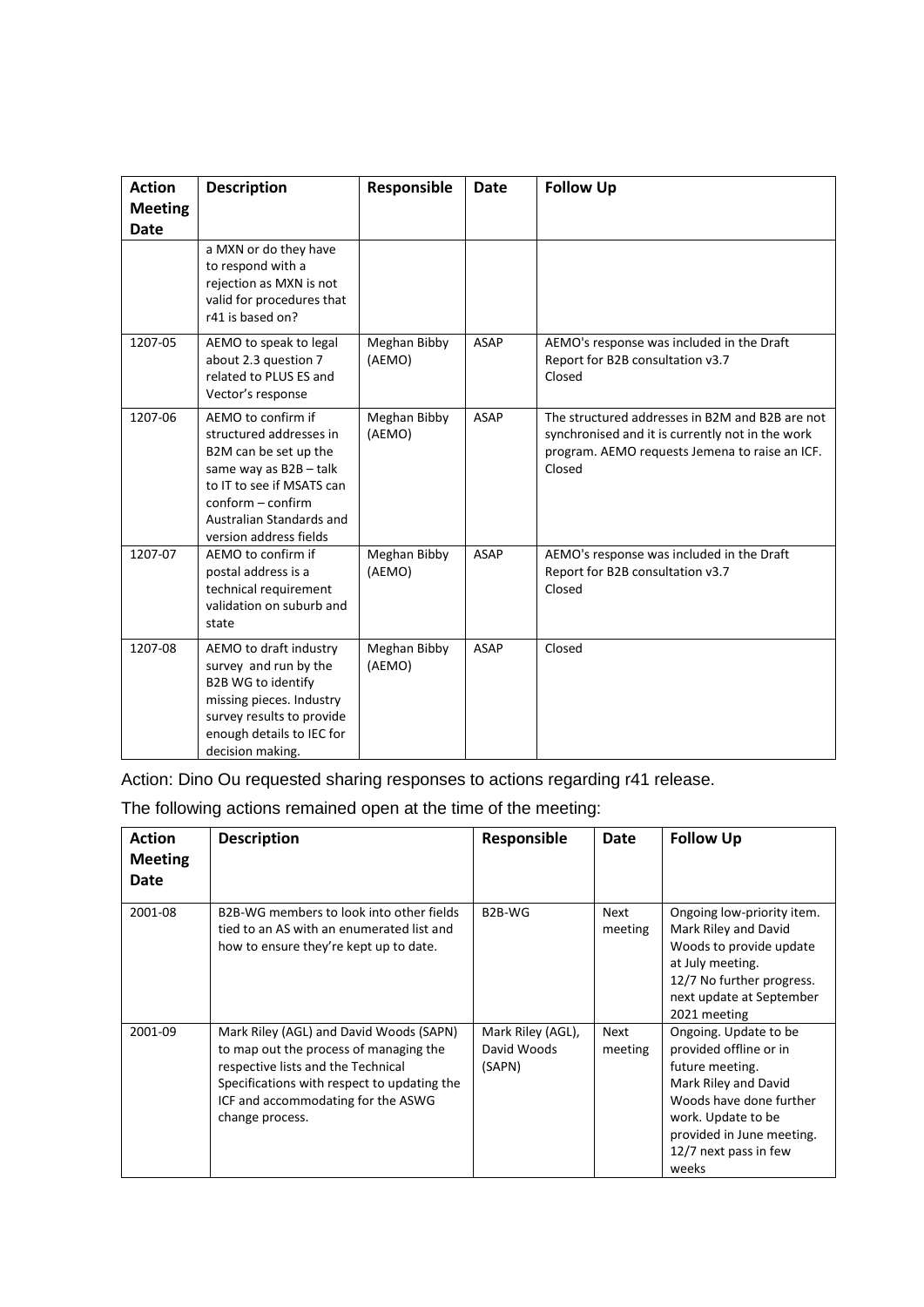| <b>Action</b><br><b>Meeting</b><br>Date | <b>Description</b>                                                                                                                   | Responsible            | Date                   | <b>Follow Up</b>                                                                                                                                                                                            |
|-----------------------------------------|--------------------------------------------------------------------------------------------------------------------------------------|------------------------|------------------------|-------------------------------------------------------------------------------------------------------------------------------------------------------------------------------------------------------------|
| 2005-03                                 | B2B-WG to review the guide to refresh it<br>(low priority)                                                                           | B <sub>2</sub> B-WG    | By<br>circular         | Mark Riley has done the<br>first pass and some<br>cleanup, not sure about DB<br>processes. Mark to send to<br>AEMO for sharing with<br>B <sub>2</sub> B-WG<br>12/7 WG asked to send the<br>feedback to Mark |
| 2106-04                                 | Meghan Bibby to ask Lenard Bull about<br>'NOMW' transaction, if a new field is<br>added to the NOMW does it trigger a new<br>schema. | Meghan Bibby<br>(AEMO) | <b>Next</b><br>meeting | 12/7 – Meghan to get back<br>on this                                                                                                                                                                        |
| 1207-02                                 | B2B WG to provide feedback on Paul<br>Greenwood's ICFs in 2 weeks                                                                    | <b>B2B WG</b>          | 06-Aug-<br>21          |                                                                                                                                                                                                             |

There are no Standing consultation items.

# **1.6 B2B Consultation**

Meghan Bibby also noted that draft stage of the B2B consultation version 3.7 has closed.

# **ITEMS FOR DISCUSSION OR NOTING**

## **2.1 Review of B2B Procedures v3.7 Consultation Draft Stage submissions – Meghan Bibby/Kate Gordon/ Nandu Datar (AEMO)**

Discussion:

• Nandu Datar stepped through the consolidated submissions.

Actions:

• Mark Riley to update the unauthorised connection process flow. This action has been completed.

### **2.2 Coincident service orders and multiple service providers - Meghan Bibby/Michelle Norris (AEMO)**

Discussion:

• Michelle Norris talked to the discussion paper and noted that it will be sent out on 23 August and responses are due by 3 September. Michelle noted that it is important that the paper goes to all DNSPs.

Actions:

• AEMO will distribute the paper through various channels such as B2B WG with responses due in 3 weeks.